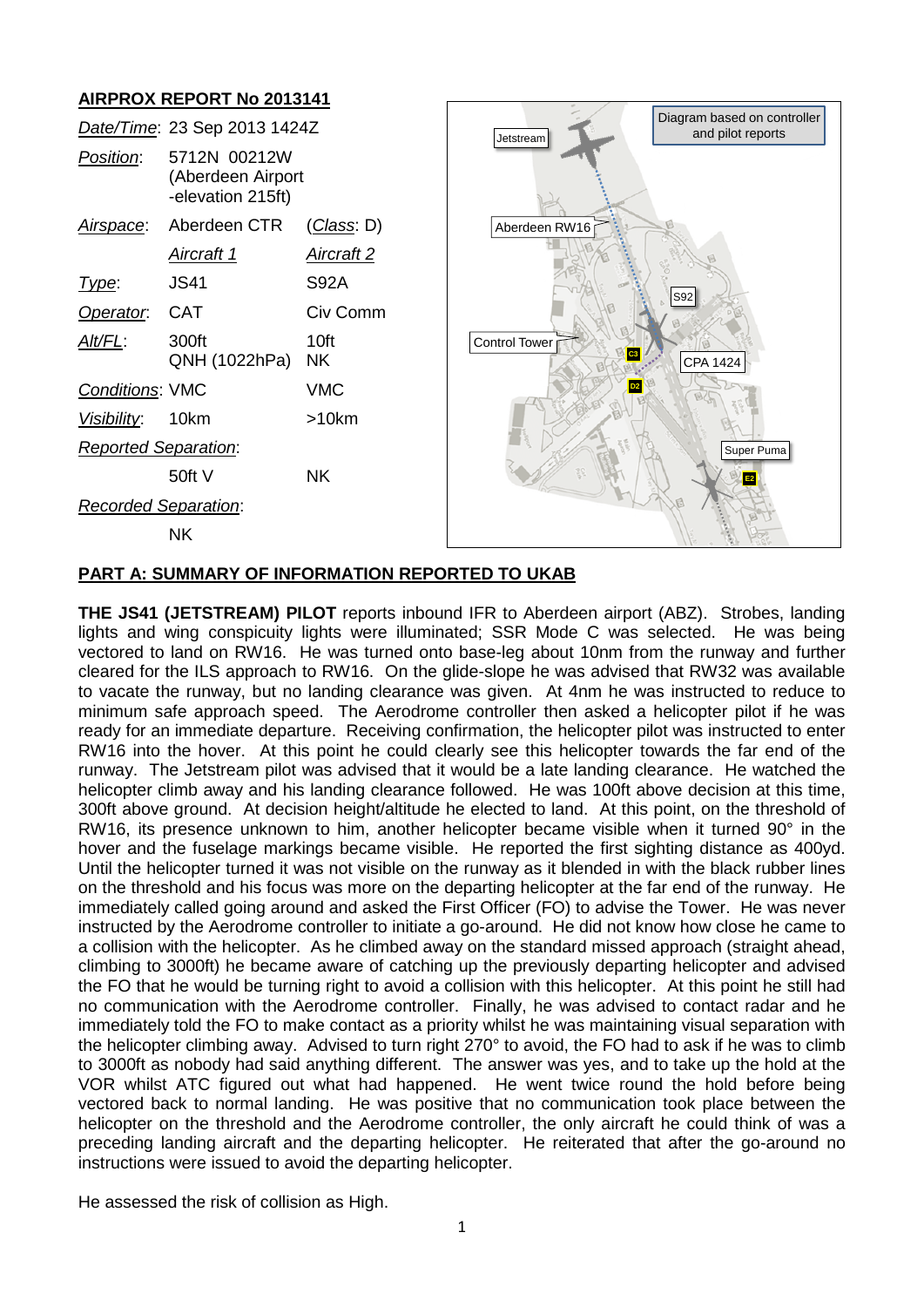**THE S92 PILOT** reports outbound, VFR, [in fact ATC issued an IFR clearance] from ABZ. SSR Mode C was selected. He was holding at 'C3'. He believed that he received a clearance to 'Line up 16, lift into the hover, be ready immediate'. The Co-pilot acknowledged the clearance and confirmed that the stop-lights were clear. As he lined up, in the hover, both pilots were surprised to see another helicopter lined up further down the runway, abeam 'E2'. He commented about this, wondering if the controller was trying to get both helicopters airborne. The helicopter ahead departed, leaving him in the hover awaiting take-off clearance. He then heard an aircraft cleared to land. He commented that it is not uncommon for helicopters to be given clearance to land with others further down the runway, but, given that he was expecting an immediate clearance, something did not seem quite right. He turned the aircraft 90° to look behind and spotted a fixed-wing aircraft on short final. He called to the co-pilot 'fixed wing' and immediately vacated the runway, landing at 'D2'. As he carried this out, the fixed-wing aircraft called "going-around". He was unsure of the range and separation between his helicopter and the Jetstream, as it happened so quickly. He just glanced at the approach and saw the fixed-wing aircraft and vacated immediately. His lighting was the standard navigation and anticollision lights. He did not think the lights were an issue, as it was CAVOK. The helicopter was equipped with TCAS but it is disabled on the ground (weight on wheels), so he was not in the habit of looking at it as he lined up. Albeit the helicopter was in the hover, it was essentially a ground movement. He did not recall receiving a TCAS alert, but even if he did, he would have assumed it was from the helicopter lined up ahead. He pointed out that on the EC225, the approaching aircraft could be seen on TCAS, whilst waiting at the holding point and this also applied on an oil-rig; this is not possible on the S92. He had been advised that it is illegal to operate TCAS on the ground.

He assessed the risk of collision as 'None', as the Jetstream pilot had carried out a go-around.

**THE ABERDEEN AERODROME CONTROLLER** reports he was on duty during a complex period of inbound and outbound traffic. The weather was 'beautiful' and there were a few flying-club aircraft airborne in addition to the usual commercial fixed-wing and rotary aircraft. He realised that, due to the inbound flying-club aircraft; a stream of helicopters inbound from the NE; ILS traffic; and another steady stream of outbound helicopters, that he would have to adjust tactically the gaps between aircraft and co-ordinate with the Helicopter Radar controller (HELS) his requirements for their aircraft. The Intermediate (INT) Director (DIR) was advised to keep two Jetstream's in a 'tight' sequence to allow minimal holding for the pilot of a light aircraft, who was holding on base-leg for RW16. This, he considered, would free-up the route for the inbound helicopters. He also had a light aircraft inbound, whose pilot had been instructed to hold at Kintore. He remembered departing a helicopter from RW16 abeam holding point 'C3' on an IFR clearance. There was a stream of helicopters taxiing to holding point 'C3' with the Ground Controller 'drip-feeding' them to his frequency. He had an S92 [actually a Super Puma] at holding point 'E2' and he asked its pilot if he could he take an immediate departure with a Jetstream at 4 miles (this would incur no wake turbulence issues with the Jetstream). The pilot said he could, and so he instructed him "via E2 to line up and wait runway 16 and bring it into the hover." After ensuring sequencing with another previously departing helicopter, he then cleared the [Super Puma] for immediate take-off. He remembered on watching it depart and, when it had cleared the end of the runway, he did a scan of the runway before he cleared the first Jetstream to land on RW16. He thought that he then spoke to HELS on the telephone and worked out a plan for his next aircraft (the light aircraft holding on base-leg). Just then, the Ground controller prodded him in the arm and asked 'what's your Jetstream doing?' As he looked back at the Jetstream he realised that it was going around. This confused him as he could not work out why. On looking back at the runway, he saw an S92 on RW16, in the hover, vacating back towards holding point 'D2' (adjacent to 'C3'). Being confused, he shouted to the Ground Controller asking which helicopter it was. As far as he was aware the Ground Controller could not work it out either. He then processed the Electronic Flight Progress Strip (EFPS) for the Jetstream as a go-around. The Jetstream pilot climbed quite quickly and he transferred him to the INT DIR. He immediately instructed the departing [Super Puma] pilot to "break left, with a Jetstream going around behind you." He requested a relief and continued to control until one arrived a few minutes later.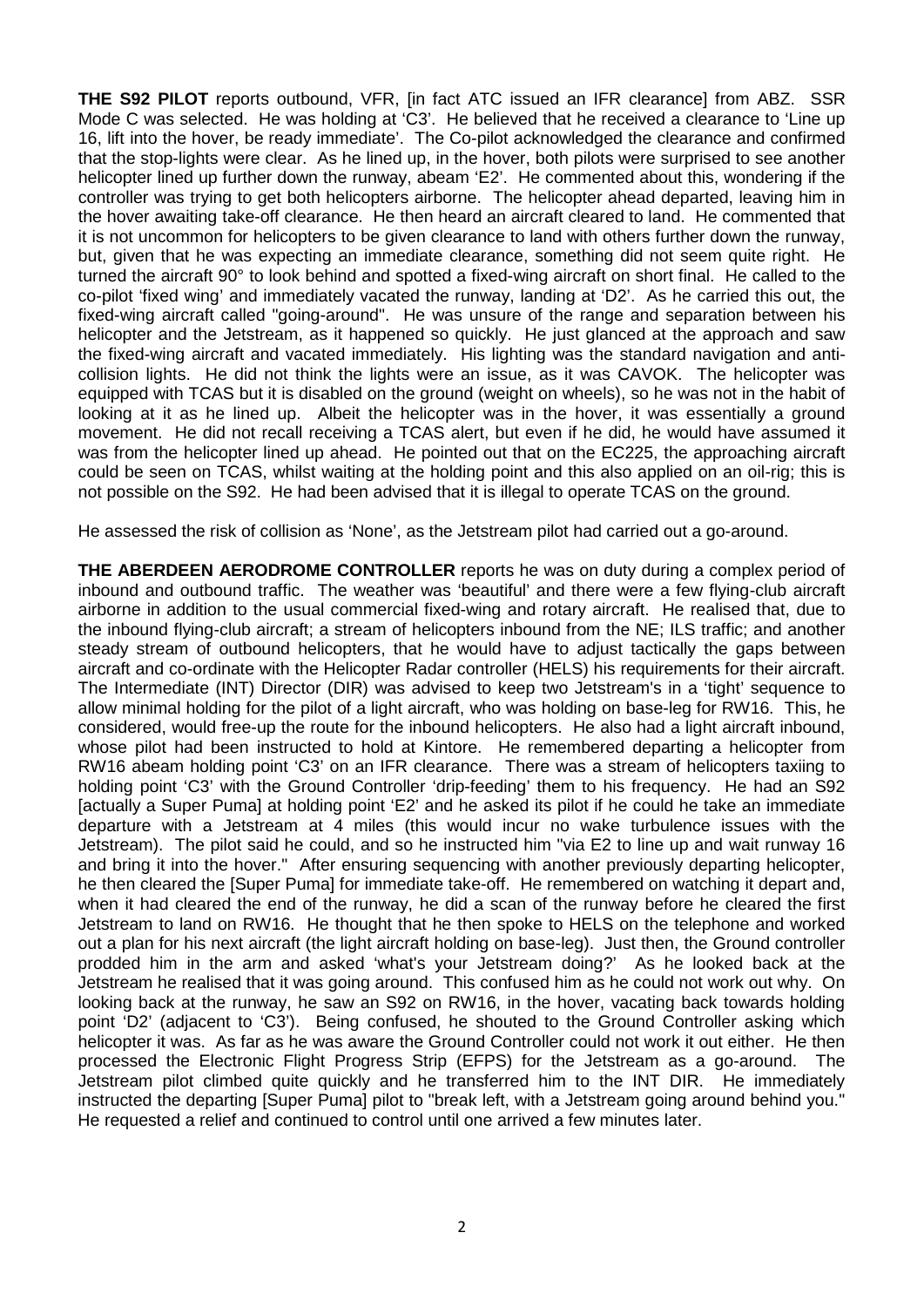# **Factual Background**

The ABZ weather was:

METAR EGPD 231420Z 14007KT 110V180 9999 FEW032 19/12 Q1022 NOSIG= METAR EGPD 231450Z 12007KT 090V160 CAVOK 19/12 Q1021 NOSIG=

ABZ ATC is not equipped with Surface Movement Radar.

#### **Analysis and Investigation**

#### **CAA ATSI**

ATSI had access to reports from the pilot of the Jetstream, the pilot of the S92 and the Aerodrome controller, together with recorded area surveillance, transcription of the ABZ Tower and Radar frequencies. ATSI also interviewed the ABZ Aerodrome controller.

An Airprox was reported at ABZ by the pilot of a Jetstream following two separate incidents in quick succession. The first incident [the Airprox] occurred when the Jetstream was on final to land RW16 and an S92 lined up on the runway ahead. The second incident, not filed as an Airprox, occurred after the Jetstream pilot initiated a go-around and, whilst following the standard missed approach, came into conflict with a previously departed Eurocopter Super Puma.

The Jetstream pilot was operating IFR on a flight inbound to ABZ, and was in receipt of an Aerodrome Control Service from ABZ Tower on frequency 118.1MHz. The S92 pilot was operating IFR on a flight from ABZ to an oil rig, and had just been transferred to the ABZ Tower frequency 118.1MHz. The Super Puma pilot was operating IFR on a flight from ABZ to an oil rig.

At 1421:06 the pilot of the Jetstream contacted Aberdeen Tower on final approach at 10nm and was instructed to continue the approach. The Aerodrome controller was busy with a complex traffic situation, partially due to the integration of light aircraft with helicopters and the associated wake turbulence issues. In order to keep the controller's workload manageable, the ABZ Ground controller was transferring aircraft one-by-one to the Aerodrome controller. At 1423:03 the S92 pilot, having been given instructions to taxi to holding point 'C3', was instructed by the Ground controller to contact ABZ Tower. The EFPS was transferred to the Aerodrome controller's display. Another helicopter, not involved in the Airprox, was subsequently instructed to taxi to holding point 'C3'. This helicopter remained with the Ground controller and its EFPS remained in his display.



Figure 1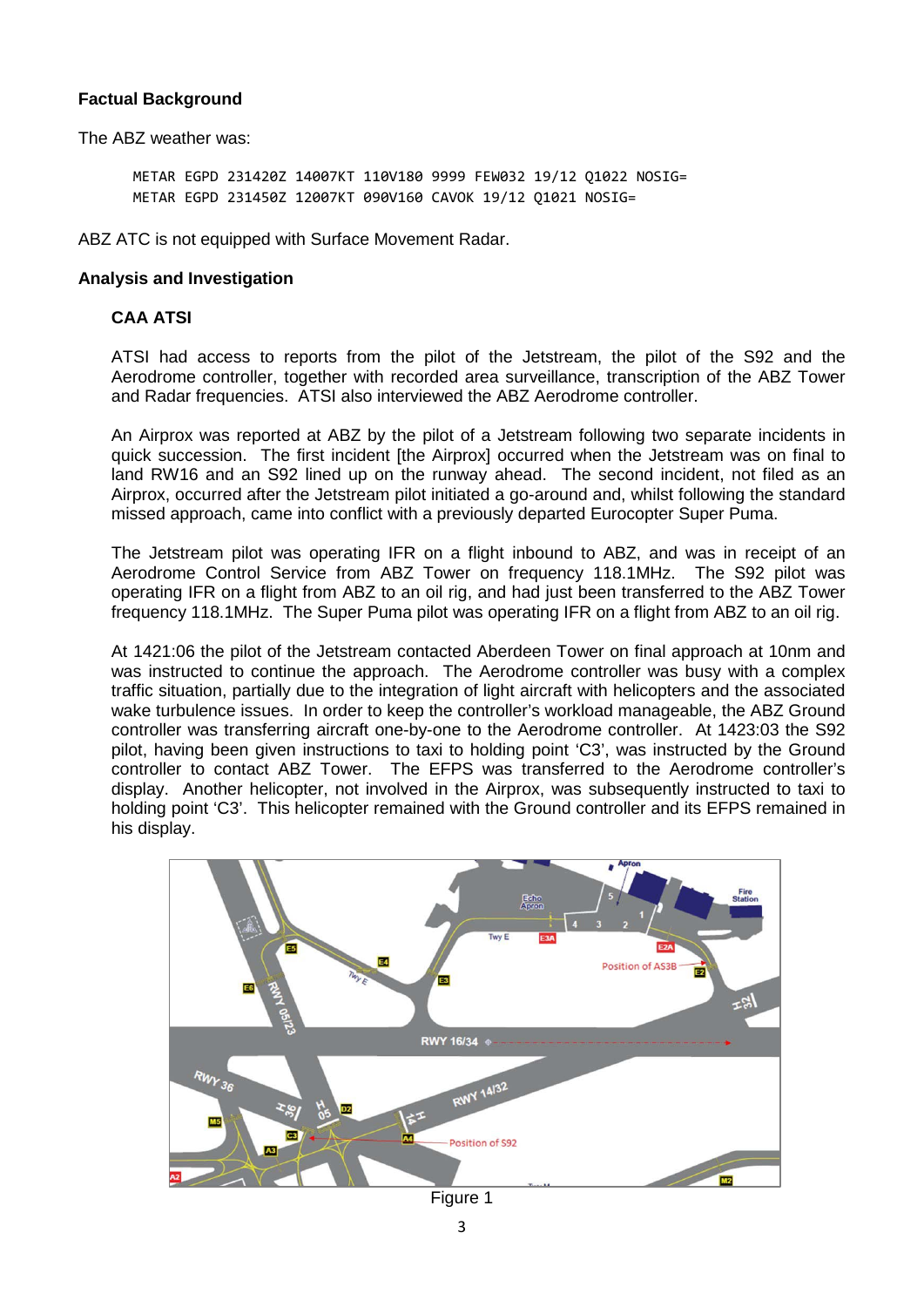Figure 1 illustrates the layout of the holding points at ABZ with the positions of the Super Puma (AS3B) and the S92, prior to the Airprox, highlighted. At 1423:13 the Aerodrome controller asked the pilot of the Super Puma at holding point 'E2' if he could take an immediate take-off clearance. The pilot replied that he could, and he was instructed "[Super Puma C/S] *via echo two line up one six bring it to the hover be ready immediate".* The read-back from the Super Puma pilot was clear and correct but during the read-back there was a degree of background noise. Review of the RTF recordings revealed that another, crossed, transmission was made during the read-back from the Super Puma pilot but this was not detected by the Aerodrome controller. After analysis of the recording at full volume it is just possible to determine the words "*ready immediate*" in the background of the read-back; however, there was no other indication that might have alerted the Aerodrome controller to the crossed transmission such as a squeal, a significant difference in volume, or an unexpected additional word or phrase during the length of the transmission.

The Super Puma pilot was given a heading after departure of 160° and, at 1424:11, was given an immediate take-off clearance. The Aerodrome controller reported that after this transmission he watched the Super Puma depart and pass the threshold of RW34. He scanned the runway, as is his normal practice, but did not see the S92 and cleared the Jetstream pilot to land. The Aerodrome controller also had a VFR aircraft inbound that was blocking the approach for two inbound helicopters. The controller reported being aware that he needed to bring the light aircraft in and was focused on the situation in the air when the Ground controller tapped him on the shoulder and said "*watch your Jetstream*". The Aerodrome controller did not know what the Ground controller was referring to and asked him "*what about the Jetstream*?" at the same time as the Jetstream pilot reported going around. The Aerodrome controller acknowledged the transmission but did not know why the Jetstream pilot had gone around.

The Ground controller drew the Aerodrome controller's attention to the S92 on the runway, which was in the hover, and now vacating towards holding point 'D2'. The Aerodrome controller had no idea of the call-sign of the S92 or how it had entered the runway. When the Aerodrome controller looked at his EFPS display it seemed to display the correct situation with a helicopter holding at 'C3'. Unbeknown to the Aerodrome controller, the other helicopter that was still on the Ground controller's frequency had moved forward to 'C3' when the S92 pilot lined-up. This led to further confusion on the Aerodrome controller's part as to the identity of the S92 on the runway. The Aerodrome controller became extremely disorientated and requested to be relieved from the position. The Aerodrome controller transferred the Jetstream pilot to ABZ Radar on frequency 119.050MHz, informing the INT DIR that he could not accept any more inbounds and instructed the Ground controller to stop all ground movements.

At 1427:30 the S92 pilot contacted ABZ Tower and asked the relief Aerodrome controller "*can we just confirm what is happening at the moment we were sure we was cleared onto the runway I read it back, the stop bar has gone, and then obviously we vacated it when the fixed-wing was cleared to land*".

At interview, the Aerodrome controller stated that the stop-bar at 'C3' had been previously deselected for another aircraft movement and had not been re-selected again. The Aerodrome controller also reported that, despite scanning the runway before issuing landing clearance to the Jetstream pilot, he did not see the S92 on the runway. He also stated that, depending upon where aircraft position themselves on the runway when lining up at 'C3', it can be difficult to see them due to being obscured by one of the Visual Control Room (VCR) pillars.

## **Summary**

The pilot of the S92 read-back an instruction to line-up that had been issued to the pilot of another helicopter; the incorrect read-back was not discernible to the Aerodrome controller. The instruction contained the correct call-sign for the other helicopter's pilot and the relevant holding point ('E2'), not the holding point where the S92 was positioned ('C3'). The Aerodrome controller was not aware that the S92 pilot had lined-up on the runway. At the time, the runway stop-bar had been de-selected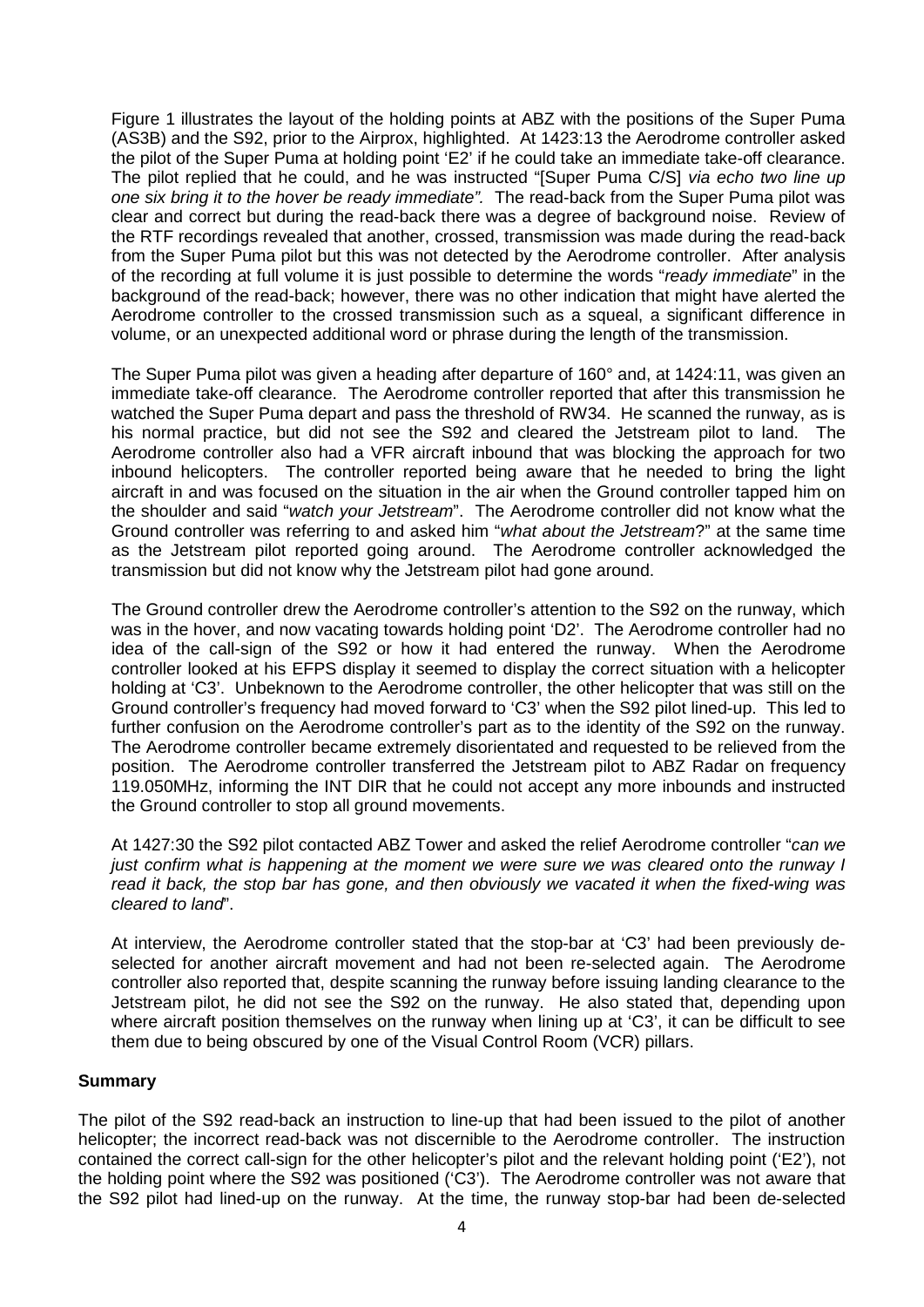following an earlier movement. The Jetstream pilot was cleared to land on RW16 after the previous helicopter had departed. The pilot of the Jetstream reported that, at a range of 400yds and at height 200ft, he saw the S92 on the runway after it had turned through 90° and reported going around.

# **PART B: SUMMARY OF THE BOARD'S DISCUSSIONS**

Information available included reports from the pilots of both aircraft, transcript of the relevant RTF frequency, radar recordings, reports from the controller concerned and reports from the appropriate ATC and operating authorities.

The Board first considered the actions of the Aerodrome controller. The Board noted that he was operating during a busy period with a mixture of traffic, both fixed-wing and helicopters. His intention was to depart two helicopters in front of the arriving Jetstream. After the first helicopter had departed he instructed the Super Puma pilot to line up on RW16 from 'E2', in the hover, to be ready for an immediate departure. However, not only did the Super Puma's pilot read back the clearance but also it was read back, unknown to the controller, by the pilot of the S92 at 'C3', who then also lined up on the runway. Controller members were surprised that there was no indication (e.g. a squeal) to indicate to the controller that two responses had been made. A Board member explained that RTF equipment is now designed to prevent such interference during crossed transmissions. It was apparent to the Board that the controller did not see the S92 enter the runway during his scan prior to clearing the Jetstream to land. In this respect, members queried whether the strobe lights on the S92 had been illuminated as the helicopter entered the runway. The S92's operating company have since confirmed that their SOPs state that strobe lights are to be illuminated as a helicopter crosses the holding point as it lines up on the active runway.

The Board then considered the Airprox from the perspective of the pilot of the S92. Members wondered why the S92 pilot had responded to a line-up clearance before he had checked in on the Tower frequency. ATC members explained that, at certain airports, the Ground controller often instructs pilots to monitor rather than to contact the Tower frequency, as they approach the holding point in anticipation that the first transmission relevant to them will be the line-up or take-off clearance. However, the ATSI advisor confirmed that, on this occasion, the S92 pilot had been instructed to contact the Tower frequency. The Board considered that there was no apparent reason why the pilot had responded to the clearance addressed to the Super Puma pilot. It was not believed that a callsign confusion occurred because they were not similar. Additionally, the Aerodrome controller had specified the holding point when instructing the Super Puma pilot to line-up.

Having misheard the Aerodrome Controller's radio transmission very soon after changing frequency and prior to checking-in (which seemingly gave him clearance to line up) and then responded without challenge from the Aerodrome Controller (who had not heard his crossed transmission), in the absence of a lit stop-bar, the S92 pilot's mental model was that he had been cleared for line-up for an anticipated departure after the Super Puma ahead. The Board commented that it was fortunate that, given that he was expecting an immediate clearance, something did not seem quite right when he heard another aircraft being cleared to land. Had he not subsequently turned his aircraft to check the approach path, the Jetstream pilot may not have seen the S92 until too late to abort the landing, with potentially catastrophic results. That being said, the Board also opined that, once uncertainty entered his mind, a simple query from the S92 pilot to the Aerodrome Controller would also have been apposite to raise everyone's situational awareness even before he turned his aircraft to look up the approach path. Overall, though the Board considered that the S92 pilot had taken appropriate and timely action in turning his helicopter through 90° when he became uncertain as to who had clearance to do what on the runway; this allowed him to see the Jetstream on final approach, immediately vacate the runway, and land from the hover at 'D2'.

As for the Jetstream pilot, the Board noted that he had only became aware of the presence of the S92 on the runway after its pilot had made his 90° turn. Appropriately, he then commenced a goaround to resolve the situation and advised ATC accordingly. The Board commended his subsequent presence of mind, airmanship and pro-active actions in sequencing himself after the event in order to avoid other aircraft whilst ATC took stock of what was going on.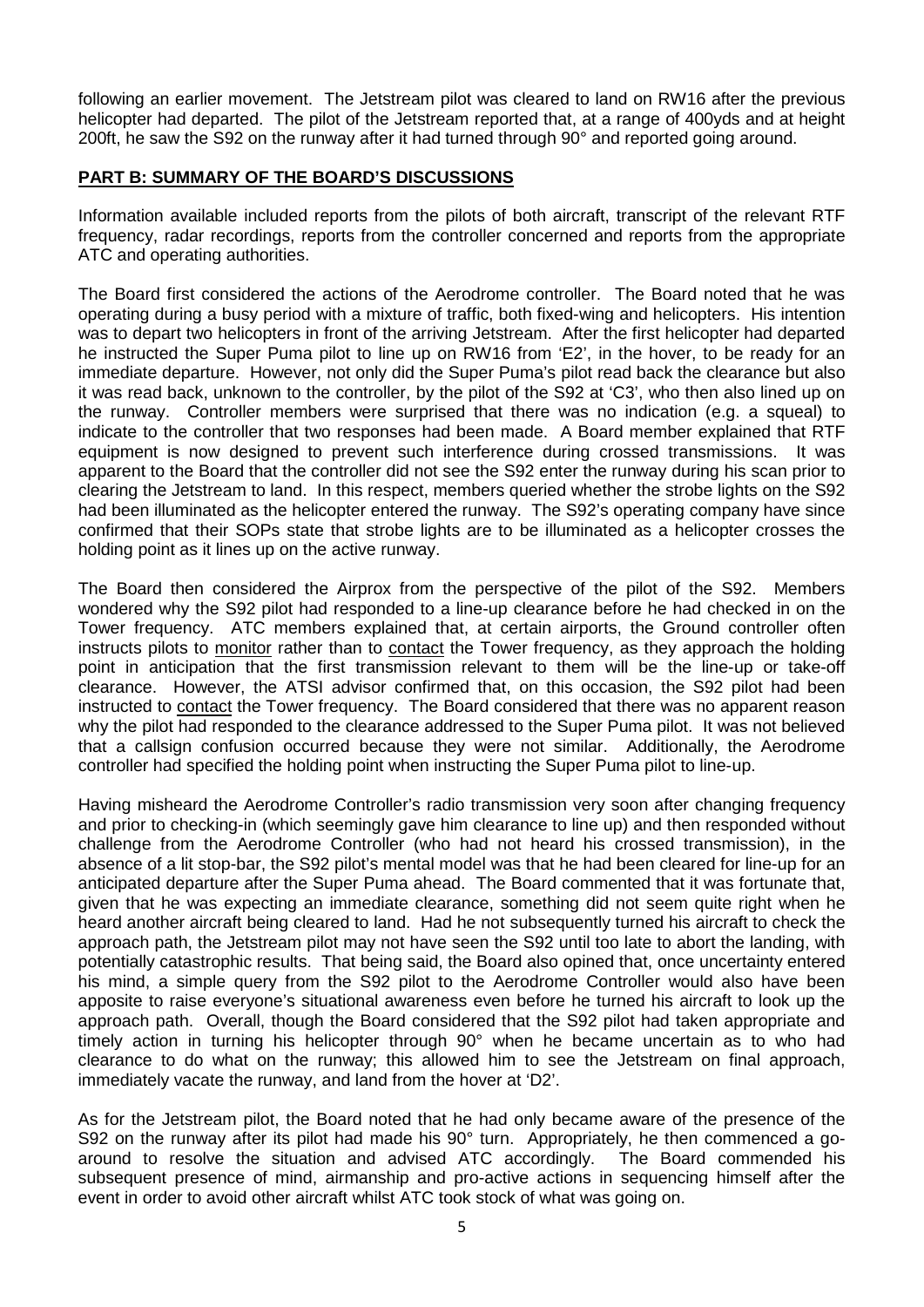It was apparent to the Board that the Aerodrome Controller did not know why the Jetstream pilot was carrying out a go-around until the presence of the S92 was advised by the Ground Controller. It was also apparent that the Aerodrome Controller did not know the callsign of the S92, or how it had entered the runway. The ATSI advisor explained why the Aerodrome Controller's EFPS display still left him confused. When the S92 had lined-up from 'C3', the next helicopter in the sequence had proceeded to the holding point. This helicopter had been retained on the Ground frequency to help mitigate the Aerodrome Controller's workload and, consequently, its electronic flight progress strip had not been transferred to the Aerodrome controller's display. Therefore, the EFPS display indicated that a helicopter should be holding at 'C3'; the next helicopter had already positioned there which the Aerodrome Controller assimilated as the subject S92.

The Board concluded that this incident displayed the classic hallmarks of the holes in the many available safety barriers aligning to result in an unfortunate final outcome:

- The Aerodrome was busy with numerous mixed types with conflicting priorities that placed a heavy workload on the Aerodrome Controller.
- Although he had been told to contact the Aerodrome Controller first, the S92 pilot misinterpreted and actioned a call for another aircraft that was made soon after he came on frequency. Noting that the Aerodrome was busy, such a call might not have been considered out of place to him.
- The S92 pilot's RTF response to the 'clearance' to line up was perfectly blocked by the other helicopter's transmission, thus the Aerodrome Controller was not alerted to the confusion.
- In scanning the runway, the Aerodrome Controller did not see the S92 on the runway after it had lined up in the hover because it merged into the background and may have been at least partially obscured by a pillar in the Visual Control Room (VCR).
- The Aerodrome Controller had left the 'C3' stop-bar lights off after another aircraft had lined up before the S92, and the S92 pilot interpreted their absence as corroborating his impression that it was he who had been cleared to line up.

When discussing the cause of the Airprox, the Board quickly decided that the main factor was that the S92 pilot, albeit unintentionally, entered the runway without a clearance. A contributory factor was that the Aerodrome controller had forgotten to select the stop-bar at 'C3' after a previous departure. Several members and advisors wondered why the runway stop-bars at ABZ were not equipped with automatic 'time-out', which would result in them returning to the closed position after a selected time interval without controller interaction. Consequently, it was considered that a recommendation should be made to Aberdeen airport to consider the fitment of stop-bar 'auto-timeout' functionality. The Board also opined that a further contributory factor was that the controller had not seen the S92 on the runway when clearing the Jetstream pilot to land.

The NATS advisor stated that, when the Jetstream had actually passed the S92, it was estimated by ATC to be about 400-500ft above the helicopter. By this time the S92 pilot had vacated the runway. Although it was realised that in other circumstances this could have been a very serious incident, the Board therefore considered that the actual risk of collision in this case was Category C because the pilots concerned had taken effective and timely action to prevent the aircraft colliding..